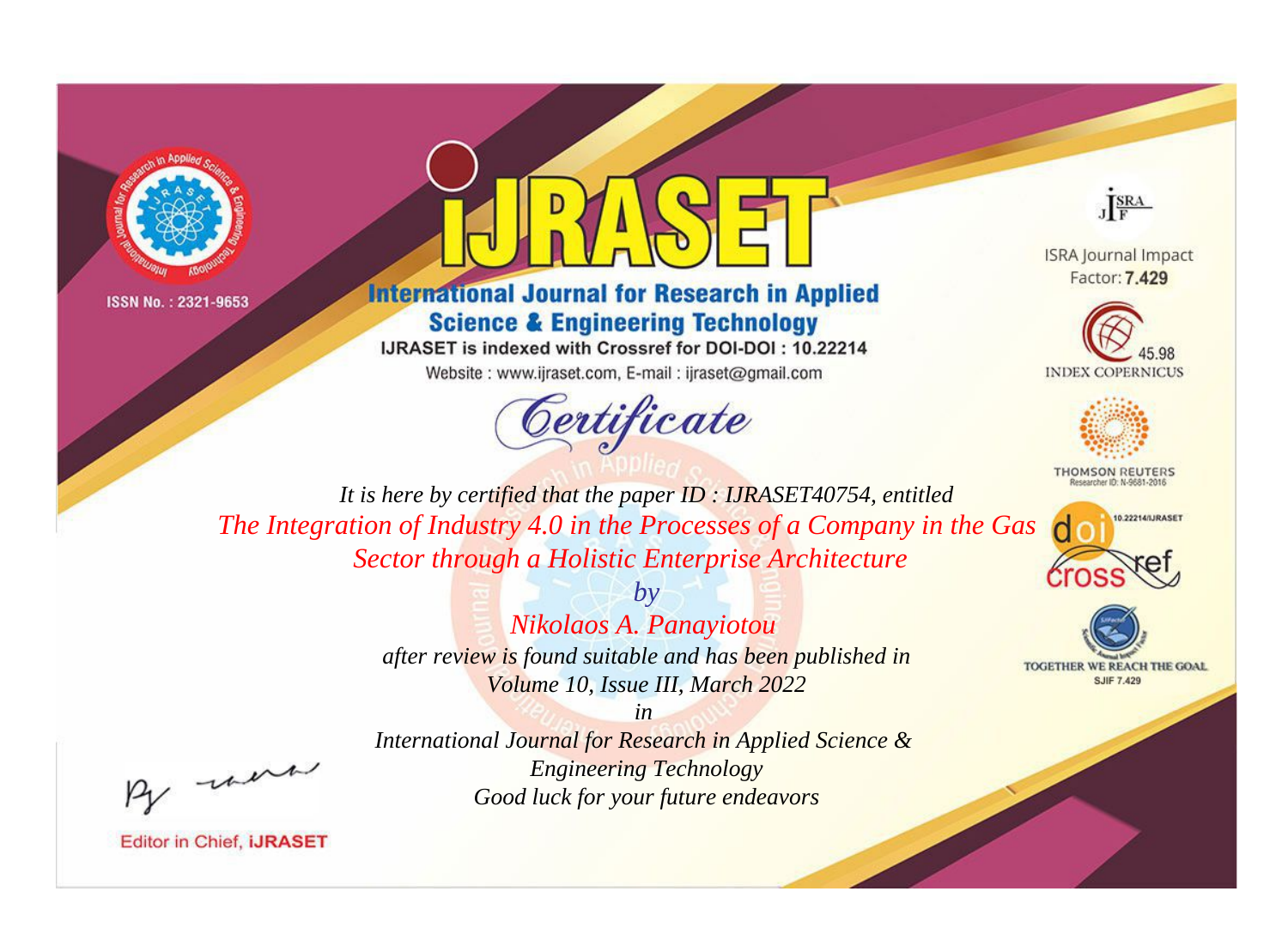

ISSN No.: 2321-9653



## **International Journal for Research in Applied Science & Engineering Technology**

IJRASET is indexed with Crossref for DOI-DOI: 10.22214 Website: www.ijraset.com, E-mail: ijraset@gmail.com



JERA

**ISRA Journal Impact** Factor: 7.429





**THOMSON REUTERS** 



TOGETHER WE REACH THE GOAL **SJIF 7.429** 

*It is here by certified that the paper ID : IJRASET40754, entitled The Integration of Industry 4.0 in the Processes of a Company in the Gas Sector through a Holistic Enterprise Architecture*

> *by Konstantinos E. Stergiou after review is found suitable and has been published in Volume 10, Issue III, March 2022*

were

*International Journal for Research in Applied Science & Engineering Technology Good luck for your future endeavors*

*in* 

**Editor in Chief, IJRASET**